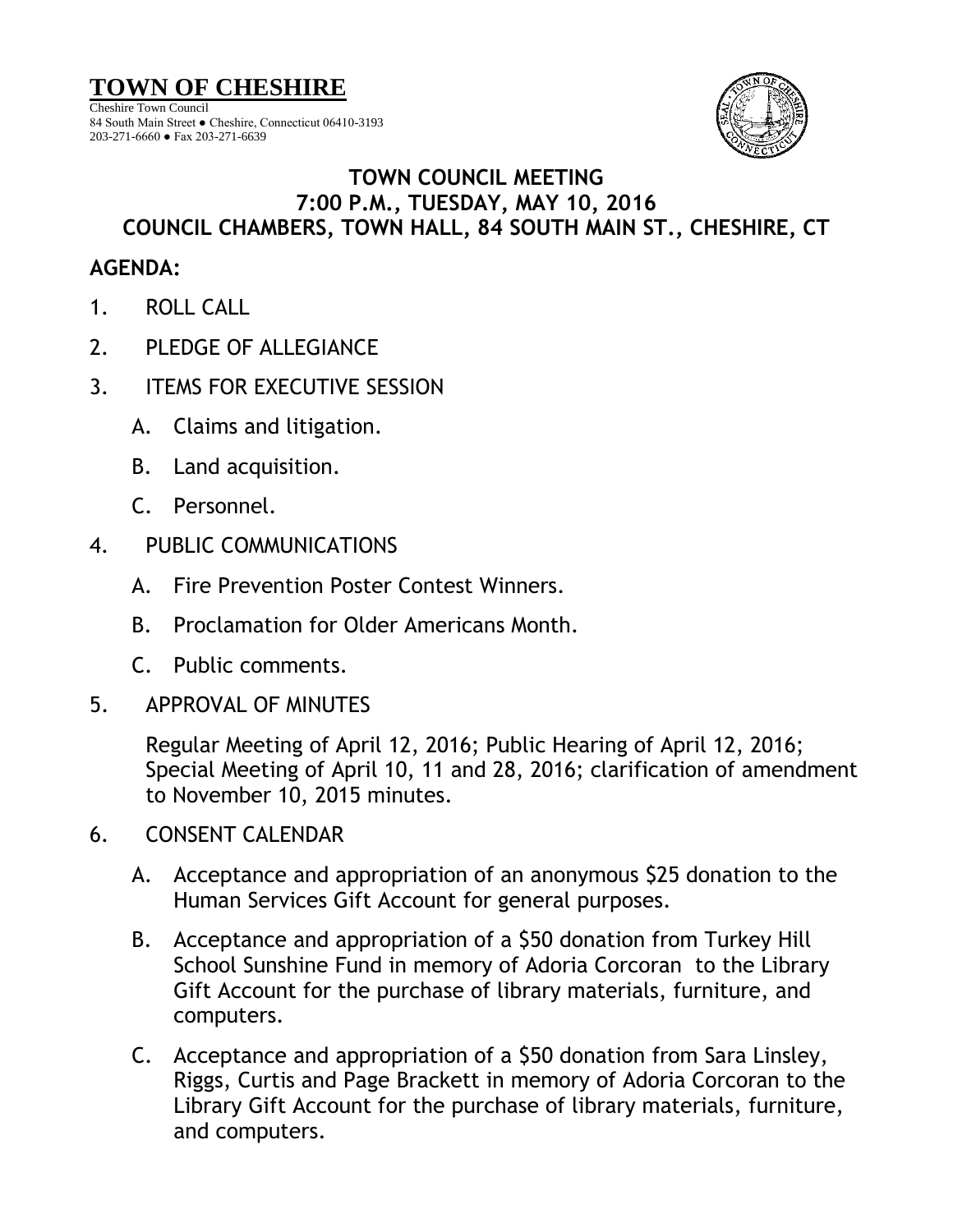- D. Acceptance and appropriation of a \$50 donation from Thomas Prezioso and Jane Quinn in memory of Adoria Corcoran to the Library Gift Account for the purchase of library materials, furniture, and computers.
- E. Acceptance and appropriation of a \$50 donation from the Ladley Family in memory of Adoria Corcoran to the Library Gift Account for the purchase of library materials, furniture, and computers.
- F. Acceptance and appropriation of a \$36 donation from Central Scrap Metal Co., Inc. in memory of Adoria Corcoran to the Library Gift Account for the purchase of library materials, furniture, and computers.
- G. Acceptance and appropriation of a \$50 donation from Gary and Gloria Gombar in memory of Adoria Corcoran to the Library Gift Account for the purchase of library materials, furniture, and computers.
- H. Acceptance and appropriation of a \$50 donation from Patricia Cummings in memory of Adoria Corcoran to the Library Gift Account for the purchase of library materials, furniture, and computers.
- I. Acceptance and appropriation of a \$60 donation from Rosanna Solomon in memory of Adoria Corcoran to the Library Gift Account for the purchase of library materials, furniture, and computers.
- J. Acceptance and appropriation of a \$10 donation from Judith Burns in memory of Adoria Corcoran to the Library Gift Account for the purchase of library materials, furniture, and computers.
- K. Acceptance and appropriation of a \$100 donation from Friends at Waterbury Screw Machine in memory of Adoria Corcoran to the Library Gift Account for the purchase of library materials, furniture, and computers.
- L. Acceptance and appropriation of a \$102 donation from the lobby donation box to the Library Gift Account for the purchase of library materials, furniture, and computers.
- M. Acceptance and appropriation of a \$50 donation from Hari Balimidi to the Library Gift Account for the purchase of the children's LED light table.
- N. Acceptance and appropriation of a \$10 donation from Pamela Granucci to the Library Gift Account for the purchase of planting bulbs.
- O. Acceptance and appropriation of a \$25 donation from Kathleen Nankin in honor of Lilly Gensberg to the Library Gift Account for the purchase of library materials, furniture, and computers.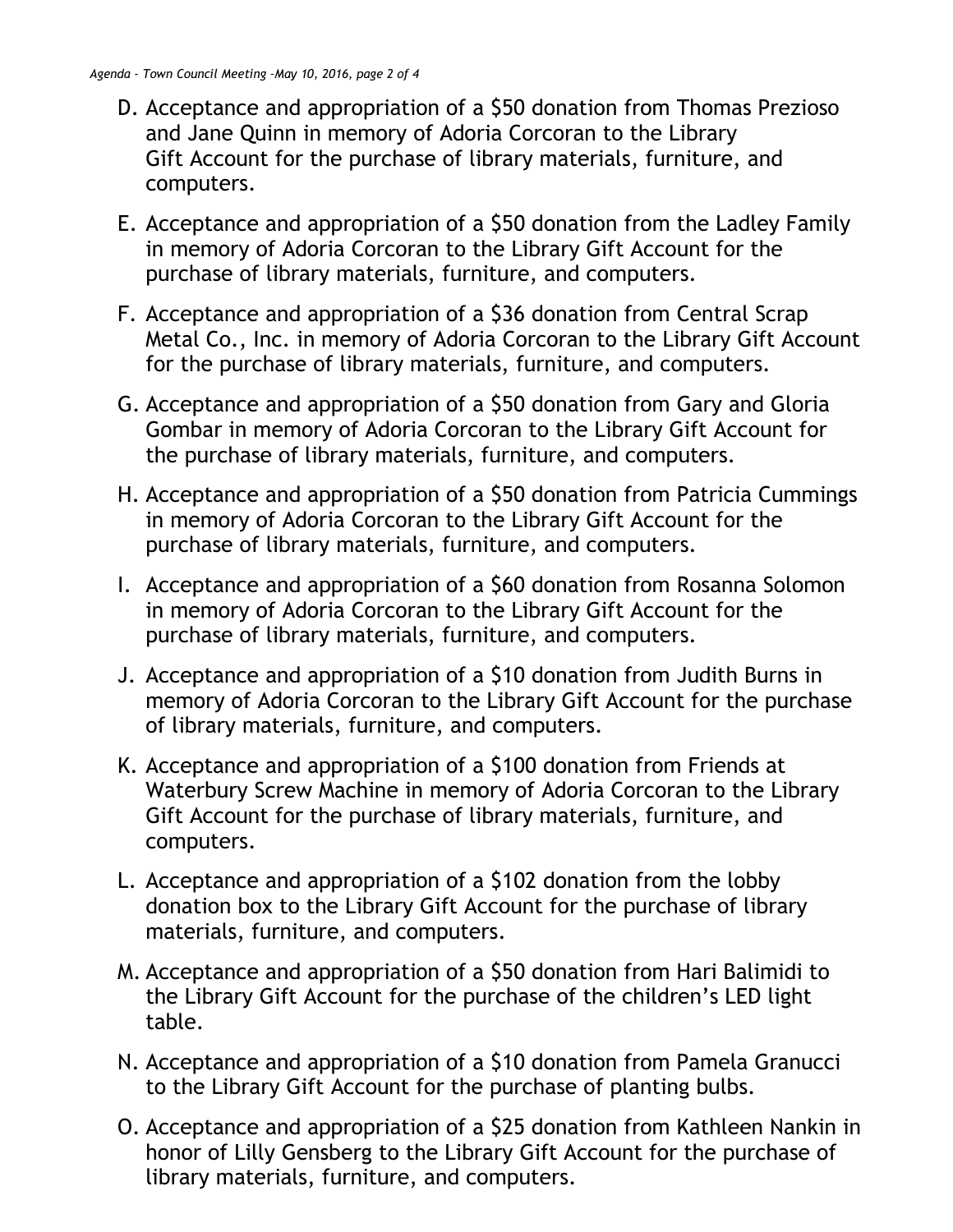- P. Acceptance and appropriation of a \$50 donation from Jonathan and Rebecca Reeve to the Library Gift Account for the purchase of library materials, furniture, and computers.
- Q. Acceptance and appropriation of a \$10 donation from Becky Jansen in honor of Janet Blake to the Library Gift Account for the purchase of library materials, furniture, and computers.
- R. Acceptance and appropriation of a \$50 donation from Jonathan Blake to the Library Gift Account for the purchase of planting bulbs.
- S. Acceptance and appropriation of \$14,873 from the Connecticut State Library (formerly Connecticard reimbursement) for the purchase of library materials, furniture, and computers.
- T. Acceptance and appropriation of \$400.50 from Artsday 2016 proceeds to the CPFA Gift Account for scholarships.
- U. Approval to apply for a \$35,000 State Farm Youth Program Grant for the Cheshire Police Department Explorer Program.
- V. Annual Adoption of Fair Housing Resolution.
- 7. ITEMS REMOVED FROM CONSENT CALENDAR
- 8. OLD BUSINESS
- 9. NEW BUSINESS
	- A. Set public hearing for the transfer and long term lease of 866 Boulder Road to the Cheshire Housing Authority.
	- B. Set public hearing for 2016 Neighborhood Assistance Act Program applications.
	- C. Authorization to apply for, acceptance and appropriation of, and designation of Building Committee for the Doolittle Elementary School Underground Storage Replacement Grant.
	- D. Approval of Cheshire Historical Society's successor lease agreement.
	- E. Bid award for the Norton Elementary School Bathroom Renovation Project.
	- F. Appropriation of \$270,000 from the Capital Non Recurring account for the East Johnson Bridge project.
	- G. Energy Commission request for appropriation of \$13,500 for energy equipment for the Concession Stand project.